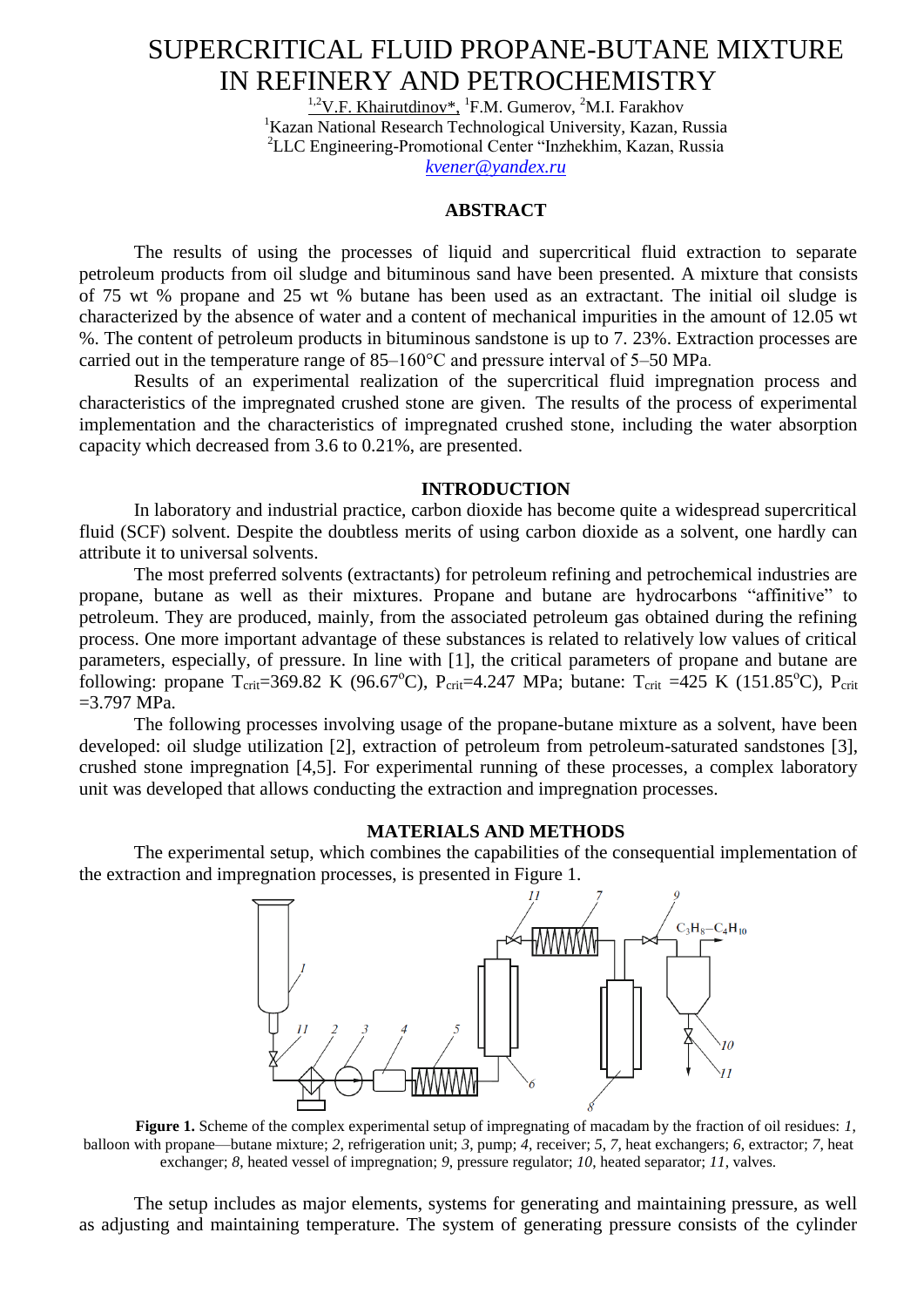with propane–butane mixture 1, volume 40 L; refrigeration unit 2 ("Thermo Electronic Corporation", NeslabRTE7 brand), the pump cooling operating chambers; plunger gradient pump (Thar Technology) for gas supply with a constant volumetric flow rate in the range from 0.1 to 10 mL/min and pressure regulator 9 (GoReg, VR66-1A11CJ0151). At the initial time, the propane–butane mixture is cooled and condensed by the refrigeration unit and pushed into the system by the pump plunger. Via receiver 4, a uniform supply of propane–butane mixture is fed into the system without pulsations. With the heat exchanger 5, the temperature conditions for the performance of extraction process are established and implemented in high-pressure vessel 6, volume 1L, where the oil residue is preloaded. During the extraction deasphalting process of this residue, asphalt accumulates on the bottom of the extractor. The liquid solution of deasphaltizate in the propane–butane mixture, withdrawn from the top of the extractor, passes through the heat exchanger for preheating *7*, ensuring the transfer of the solution to supercritical fluid state. Next, further on the route of the SCF solution, there is an impregnation vessel *8*  with an intensive heating system in the region of the impregnated matrix (carbonate crushed stone).

As part of the process of separating oil from oil sludge and sandstone, the impregnation chamber is used to separate the extractant and extract (petroleum products), and in the impregnation of crushed stone as an impregnating vessel.



**Figure 2.** Photo of the experimental setup.

As an extractant, a propane–butane mixture containing 75 wt % propane and 25 wt % butane is used. According to [6], the above composition of the propane–butane mixture has the following values of the critical parameters:  $Tcr = 386$  K ( $\sim$ 113°C),  $Pcr = 4.31$  MPa.

# **RESULTS**

Figure 3 shows the yield of a petroleum product from oil sludge using a propane-butane extractant in a wide range of process parameters (pressure, temperature). The relative error of the experimental values of the yield of petroleum products from oil sludge in the course of the extraction varies in the range of 5.4–8.3%.<br>  $\frac{m}{m}$ , wt %



**Figure 3.** Dependence of the yield of petroleum product from oil sludge on temperature during extraction withdrawal, using propane–butane extractant for 30 min at different pressures: (*1*) 5; (*2*) 10; (*3*) 15; (*4*) 20; (*5*) 50 MPa.



**Figure 4.** Dependence of the yield of oil product from oil sludge on pressure during extractive withdrawal using propane–butane extractant for 90 min at different temperatures: (*1*) 85; (*2*) 100; (*3*) 113; (*4*) 140; (*5*) 160°C.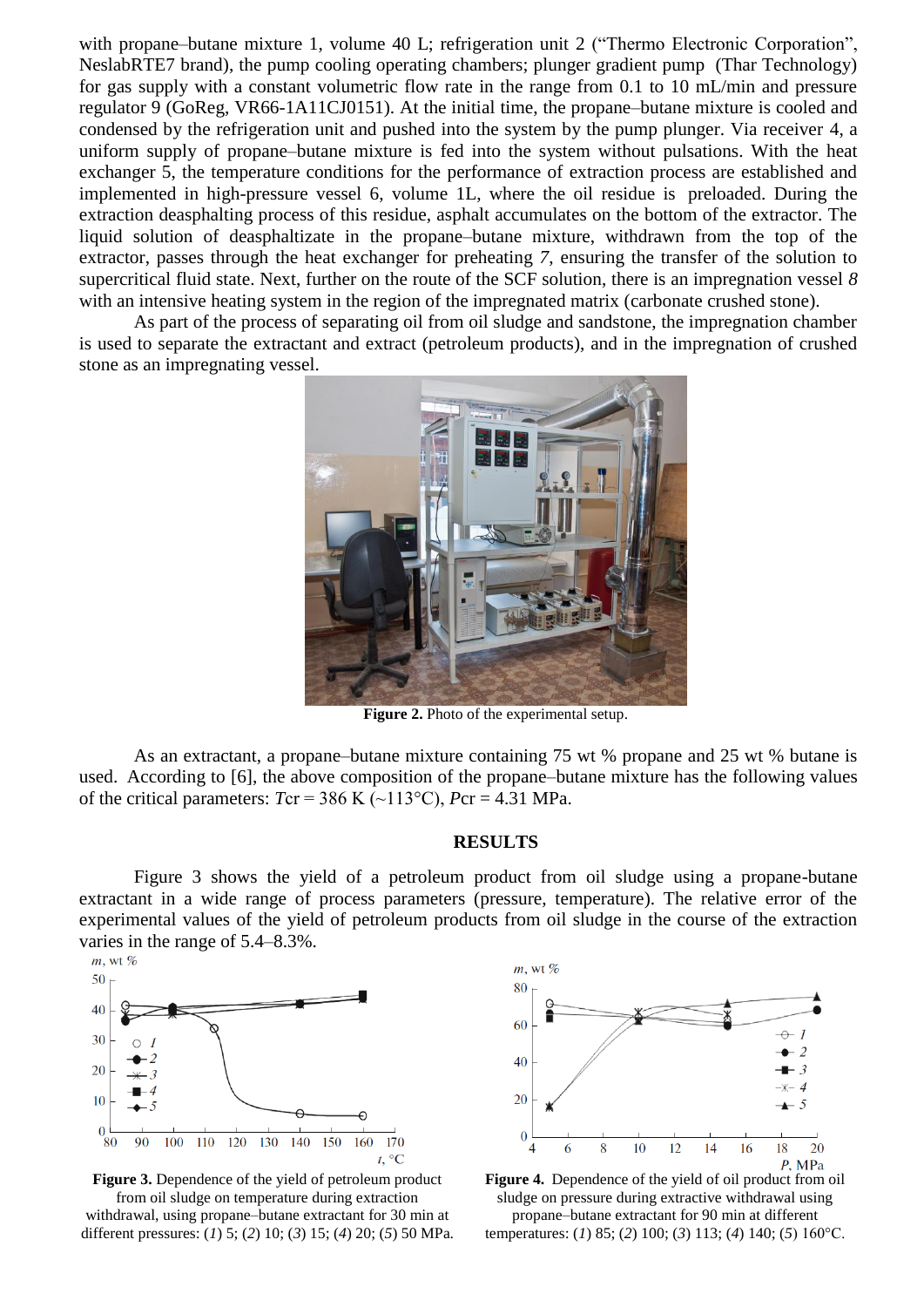One can state an easily visible analogy in the behavior of the solubility of naphthalene in  $CO<sub>2</sub>$ [7] and the yield of the product (Fig. 3) within the extraction isolation with propane–butane extractant. Namely, a sharp decrease in the solubility [7] and the yield of the oil product (Fig. 3) at low pressures (7–9 MPa for carbon dioxide and 5 MPa for propane–butane) in the region of transitioning the solvent from a liquid state to supercritical fluid lies at the base of the highly profitable and ROSE process [8].

Figure 4 shows the nature of the change in the yield of petroleum product in the extraction isolation process using propane–butane extractant in liquid (85 and 100°C) and supercritical fluid (113, 140 and 160°C) states represented as corresponding isotherms.

In Figure 4, it can clearly be seen how the temperature dependence of the yield of the oil product varies in different pressure ranges. In particular, in the range of  $P = 6.5{\text -}12$  MPa, if the yield decreases with increasing temperature, the reverse trend is observed at  $P > 12.5$  MPa, i.e., with increasing temperature, the yield of the oil product also increases. According to the above results, taking into account the errors in the results of measurements at pressures of ~4.5–5.5 MPa and ~11–13 MPa correspond to first and second crossover points, respectively.

Data concerning the extraction of petroleum products from oil sludge show that the pressure increase from 5 to 10 MPa hardly affects the efficiency of liquid extraction at 100°С and the potentialities of the supercritical fluid extractant exhibit a multiple increase (by a factor ranging from 6 to 8), and the isolines for 140 and 160°С coincide.

Figures 5 and 6 present the yield of hydrocarbons from the bituminous sand in the process of extractive recovery using a propane–butane extracting agent within a wide range of variations in the operating process parameters (*Р* and *Т*).





**Figure 5.** Dependence of the yield of hydrocarbons from the bituminous sand on the pressure during the extractive recovery using the propane–butane extracting agent at М2 :  $M1 = 1.5$ : 1 and various temperatures: (1) 80, (2) 100, and (3) 140°С.

Figure 6. Dependence of the yield of hydrocarbons from the bituminous sand on temperature during the extractive recovery using the propane–butane extracting agent at М2 : М1 =1.5 : 1 and various pressures: (*1*) 5, (*2*) 7, and (*3*) 10 MPa.

The isotherms of the liquid at 80 and 100<sup>o</sup>C are close. With growth in the pressure, there is a small drop in the yield of hydrocarbons. In the case of growth in the pressure at the same temperature, the density of the extracting agent increases, which leads to an increase in the viscosity, and possibilities for treating sandstone become complicated, which in turn leads to a small decrease in the yield of hydrocarbons from the sandstone. The SCF isotherm (140°C) has a character that is traditionally inherent to isotherms for processes involving solvents in the SCF state [2]. At high pressures, the absolute value of the yield of hydrocarbons with the extracting agent in the SCF state which exceeds the yield in the case of extracting agents in a liquid state is explained by the fact that an SCF solvent possesses substantially higher penetrating capacity and treats a larger surface area of the initial sandstone. In the isobar  $P = 5$  MPa, the density of the liquid is lower, which corresponds to the lower viscosity of the medium, which, in turn, is preferable for the effective treatment of the sandstone and leads to the high value of the yield of hydrocarbons. Other than that, the behavior of isobars in liquid– SCF adjacent areas is traditional and common [2].

As can be seen from the results, the technology makes it possible to extract hydrocarbons up to 96.34 wt %, while residual asphaltenes form a superstable hydrophobic film on the surface and pores of sandstones.

Table 1 presents the properties of the petroleum product obtained from the bituminous sand using the extraction process and the propane–butane extracting agent at  $T = 140^{\circ}$ C and  $P = 10$  MPa.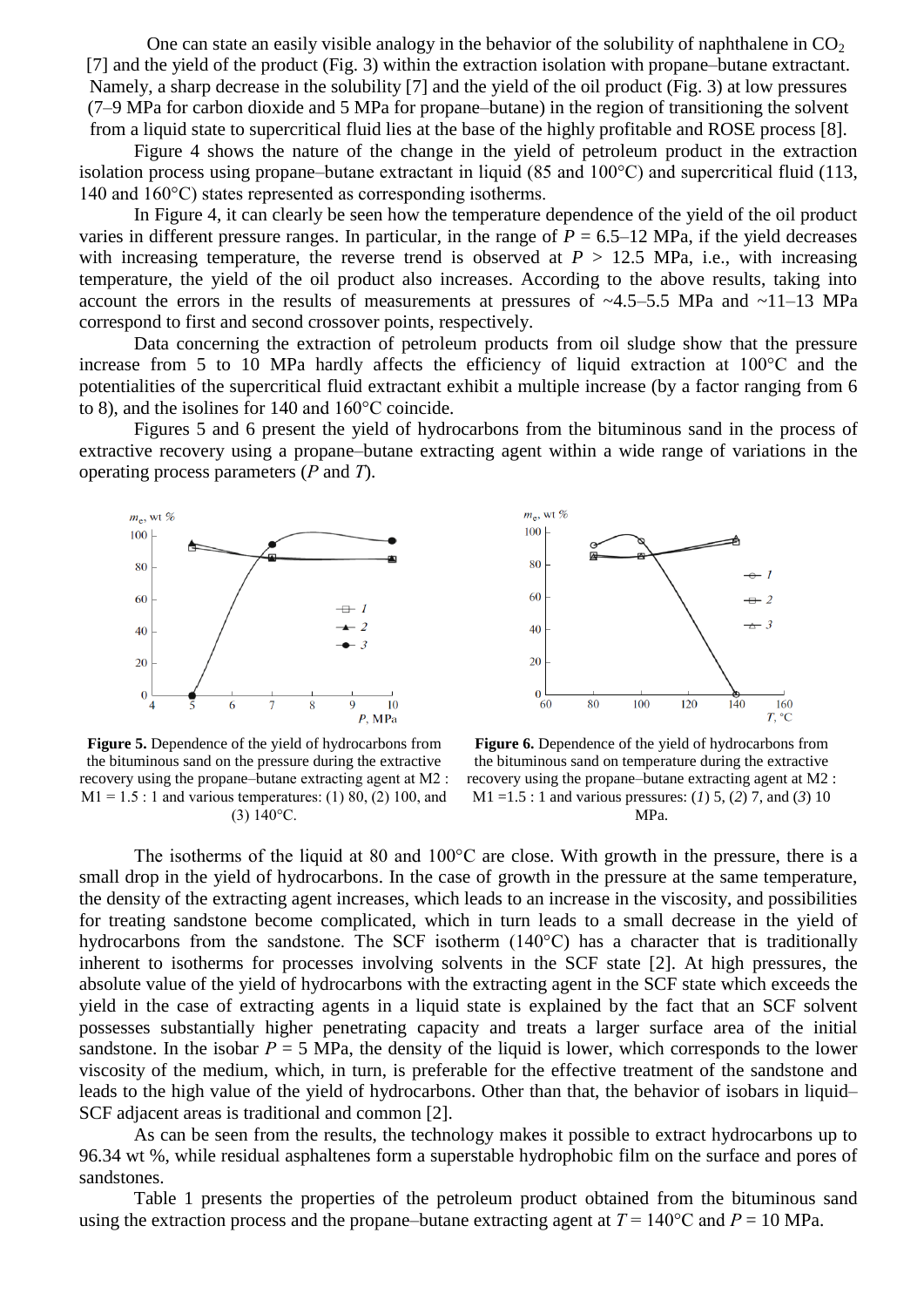**Table 1.** Some characteristics of petroleum product obtained using propane–butane extraction process performed at  $T = 140^{\circ}$ C and  $P = 10 \text{ MPa}$ 

| $N_2$          | Parameters under determination                                                                                                                                                                                    | Unit of measure                                                                      | Test methods        | Results                                              |
|----------------|-------------------------------------------------------------------------------------------------------------------------------------------------------------------------------------------------------------------|--------------------------------------------------------------------------------------|---------------------|------------------------------------------------------|
| 1              | water                                                                                                                                                                                                             | wt $%$                                                                               | GOST 2477-65        | $\Omega$                                             |
| $\overline{2}$ | р при 20°С                                                                                                                                                                                                        | kg/m <sup>3</sup>                                                                    | GOST 3900-85        |                                                      |
| 3              | sulfur                                                                                                                                                                                                            | GOST P 51947-02<br>wt $%$                                                            |                     | 4.498                                                |
| 4              | $\upsilon$                                                                                                                                                                                                        | $mm^2/s$                                                                             | <b>GOST P 33-00</b> | 511.73                                               |
| 5              | mechanical impurities                                                                                                                                                                                             | wt $%$                                                                               | GOST 6370-83        | 0.0088                                               |
| 6              | Yield of fractions:<br>initial boiling point<br>at $T$ to $100^{\circ}$ C<br>at T to $150^{\circ}$ C<br>at T to $200^{\circ}$ C<br>at T to $250^{\circ}$ C<br>end boiling point<br>at $T$ to 292 $\rm{^{\circ}C}$ | $\rm ^{\circ}C$<br>wt $%$<br>wt $%$<br>wt $%$<br>wt $%$<br>$\rm ^{\circ}C$<br>wt $%$ | GOST 2177-99        | 63<br>$\overline{c}$<br>3<br>3.5<br>4.0<br>292<br>16 |
| 7              | m<br>of paraffin<br>of asphaltenes<br>of tars                                                                                                                                                                     | wt $%$                                                                               |                     | 4.61<br>1.28<br>20.90                                |

The process of crushed stone impregnation with deasphaltizate comes to the following technological processes: extraction of deasphaltizate (oil hydrocarbons) with liquid propane from the heavy oil residue; impregnation of crushed stone with deasphaltizate under supercritical parameters of propanebutane mixture; regeneration of propane-butane mixture and return of it to recycle.

Carbonate crushed stone was used as a raw material, mesh size 20 - 40 μm from Saltykovsky field in Republic of Tatarstan.

Deasphaltizate was used as an impregnation material, which had been gained from the heavy oil residue of conversion process of high-viscosity oil from Ashalchinsk place by thermal-steam effect method [9] and propan/butan deasphaltizing [9].

Operating parameters of providing complex process are given in Table 2.

| No.of     | $P_{extraction,}$ | m<br>I extraction, | $P_{impreguation}$ | $\mathbf{r}$<br>I impregnation, | ratio<br>Mass | Vent             | of |
|-----------|-------------------|--------------------|--------------------|---------------------------------|---------------|------------------|----|
| operating | MPa               | $^{\circ}C$        | MPa                | $^{\circ}C$                     | «extractant:  | deasphaltizate,% |    |
| condition |                   |                    | oil residue»       |                                 |               |                  |    |
|           | 4.5               | 85                 | 4.5                | 85                              | 2:1           | 66               |    |
| ◠         | 4.5               | 85                 | 4.5                | 138                             | 1.5:1         | 54               |    |
|           | 6.0               | 85                 | 7.0                | 138                             | 2:1           | 65.4             |    |
|           | 7.0               | 85                 | 7.0                | 138                             | 1.5:1         | 52               |    |
|           | 7.0               | 85                 | 7.0                | 138                             | 1:1           | 42               |    |

**Table 2.** Operating parameters of providing complex process.

The influence of SCF impregnation process conditions on quality of crushed stone impregnation is shown on photos given in Figure 7.

Homogeneous deasphaltizate shell formed on the surface of the stone after the impregnation process (see Figure 7b, 7c, 7d), has good hydrophobic and adhesive properties. The latter has its force if applied to the asphalt coat material, which traditionally placed on the surface of crushed-stone layer during pavement forming up. Water absorption of the crushed stone sample is 0.24%.

However, during road construction process and during first years in service, crushed stone fractionizes intensively, whereby its inner part becomes bare. In case of impregnation with the traditional approach, this part usually stays untreated, it causes increasing of water uptake of the material and deterioration of its physical and mechanical properties. One of the solutions to this problem is a pass-through and uniform impregnation of crushed stone.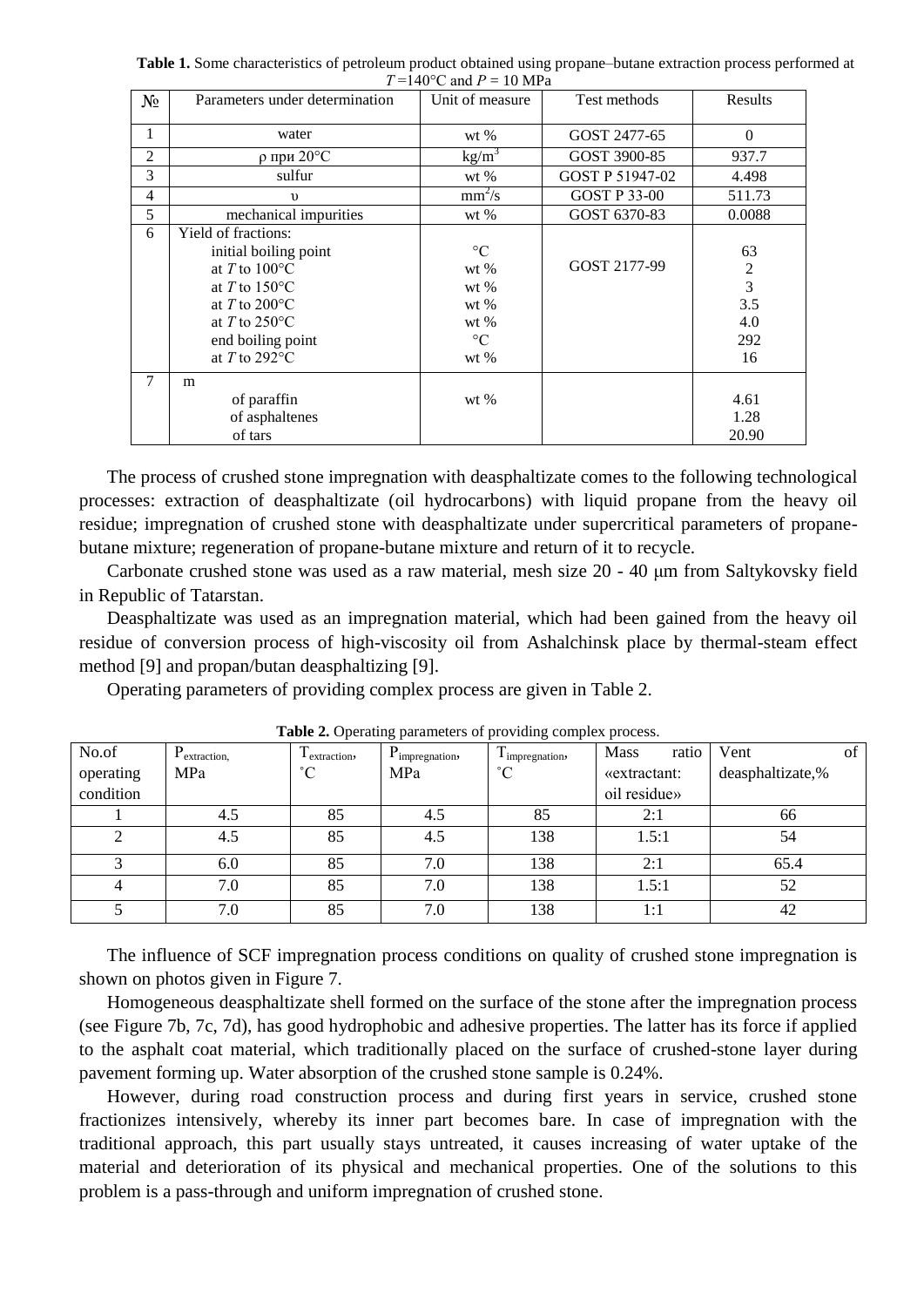

**Figure 7.** Photos of crushed stone samples: a) source sample; b) outer look of crushed stone sample after impregnation process; c) sample piece after impregnation in conditions No.1 (table 2); d)sample piece after impregnation in conditions No.4 (table 2).

Impregnation of crushed stone with liquid solution of deasphaltizate in propane-butane mixture (condition No.1 in Table. 2) provides peripheral preferably the so-called "crusted" impregnation (see Figure 7c). In the case of transfer of propane - butane mixture in a SCF state (conditions in Table No. 2- 5. 2) impregnating of the crushed stone with deasphatizate is appears as uniform and "pass-through" (see Figure. 7d).

Table 3 shows the physical and mechanical properties of the original and impregnated samples of crushed stone, evaluated under GOST techniques [10].

| <b>THOICE</b> OF I HYSICAL and mechanical properties of the original and impregnated samples of crashed stone. |           |                   |                   |               |         |                             |             |  |  |
|----------------------------------------------------------------------------------------------------------------|-----------|-------------------|-------------------|---------------|---------|-----------------------------|-------------|--|--|
| No.<br>of                                                                                                      | fraction, | True              | Average           | sponginess, % | Water   | Crushability rate, %/ grade |             |  |  |
| operating                                                                                                      | mm        | density,          | density,          |               | uptake, | drv<br>In                   | Hydro-      |  |  |
| condition                                                                                                      |           | g/cm <sup>3</sup> | g/cm <sup>3</sup> |               | $\%$    | consistence                 | saturated   |  |  |
|                                                                                                                |           |                   |                   |               |         |                             | consistence |  |  |
| initial                                                                                                        | 20-40     | 2.7               | 2.36              | 12.6          | 3.6     | 16.4/600                    | 17.1/600    |  |  |
| sample                                                                                                         |           |                   |                   |               |         |                             |             |  |  |
|                                                                                                                | 20-40     |                   |                   |               | 3.6     |                             |             |  |  |
|                                                                                                                | 20-40     |                   |                   |               | 0.95    |                             |             |  |  |
| $\overline{4}$                                                                                                 | 20-40     | 2.69              | 2.29              | 14.9          | 0.21    | 16.4/600                    | 16.9/600    |  |  |

**Table 3.** Physical and mechanical properties of the original and impregnated samples of crushed stone.

Indicators of water absorption determined after the crushing of initial and impregnated samples of crushed stone. As we can see, the rate of water absorption of the sample subjected to liquid impregnation (condition No.1 in Table 2) does not differ from the rate obtained for the initial sample of crushed stone, due to the inner part impregnation absence in this sample. In the case of impregnation of the crushed stone with a deasphaltizate solution and propane-butane mixture in a SCF state (conditions No.2 and No.4 in Table. 2), the water absorption prosperities of the samples decreases significantly.

The analysis of the histograms of pore size distribution (Fig. 8) shows that pores with a diameter from 0.032 to 0.034 mm are prevalent in the samples. The absolute number of pores decreases as their size increases. The concentration of large pores (0.192 mm) is negligible. At the same time, if in an untreated sample the absolute number of pores with a size of 0.032 mm in an untreated sample is 18620 pcs (which corresponds to their concentration amounting to 12.5 pcs/mm3), then in the sample after impregnation the number of such pores decreases more than by10 times (1687 pcs). The latter number of pores corresponds to a pore concentration of  $0.74 \text{ pcs/mm}^3$ ).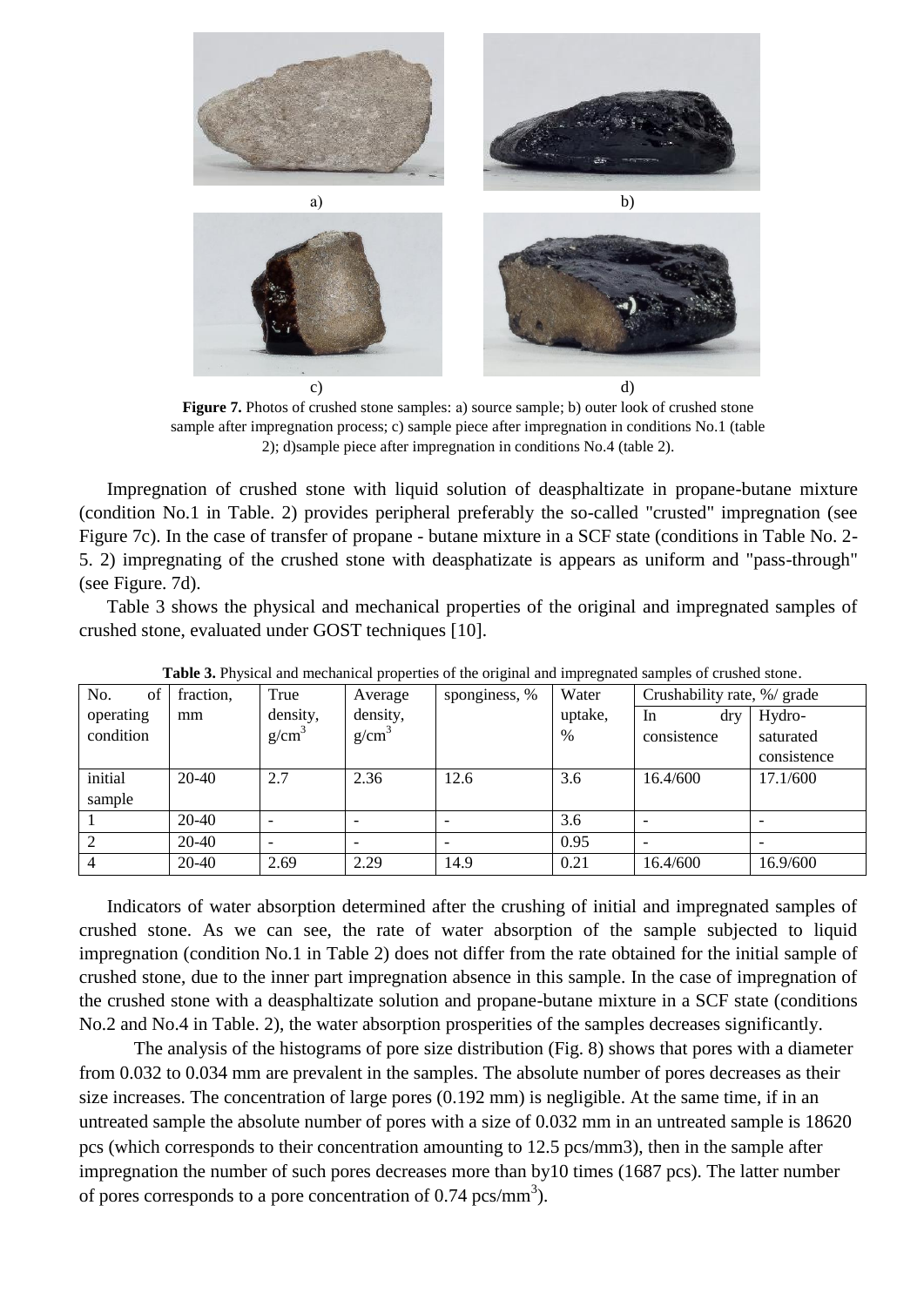

**Figure 8.** Histograms for pore size distribution (ordinate—the number of events N of pore detection, pcs); the upper figure corresponds to an untreated sample, the lower figure corresponds to a sample after impregnation.

#### **CONCLUSION**

1. The efficiency and preference of supercritical fluid extraction with the use of the propane-butane mixture for the extraction of petroleum products from oil sludge has been established. Results are presented concerning an indirect evaluation of pressure ranges for the first (5.0–6.5 MPa) and second (11–12 MPa) crossover points of isotherms inherent in the solubility of studied petroleum products in the propane-butane solvent.

2. A series of experiments on the processing of oil bearing sands of the Spiridonovskoe field of the Republic of Tatarstan has been conducted using processes of liquid and SCF extraction. In the course of the investigation, it has been found that supercritical fluid propane–butane extraction treatment of oilbearing sands makes it possible to isolate up to 96.34 wt % of hydrocarbons from the sandstone. Here, the treated residual sandstone is a good raw material for preparing activated mineral flour.

3. A workable technology to improve the performance characteristics of cheap crushed stone is proposed by effectively impregnating it with cheap oil feedstock.

The uniform impregnation of macadam samples throughout the volume is achieved. By the nature of the penetration of oil products into the macadam samples, aphanitic areas of the breed with the admixture of clay matter are largely subjected to the treatment, and zones of developed porosity and weakened areas of the breed are involved.

As a result of using the proposed technology, water absorption of the macadam samples subjected to the treatment is reduced to 0.21%.

## **ACKNOWLEDGEMENTS**

The research was carried out at the expense of a grant from the Russian Science Foundation (project No. 18-19-00478).